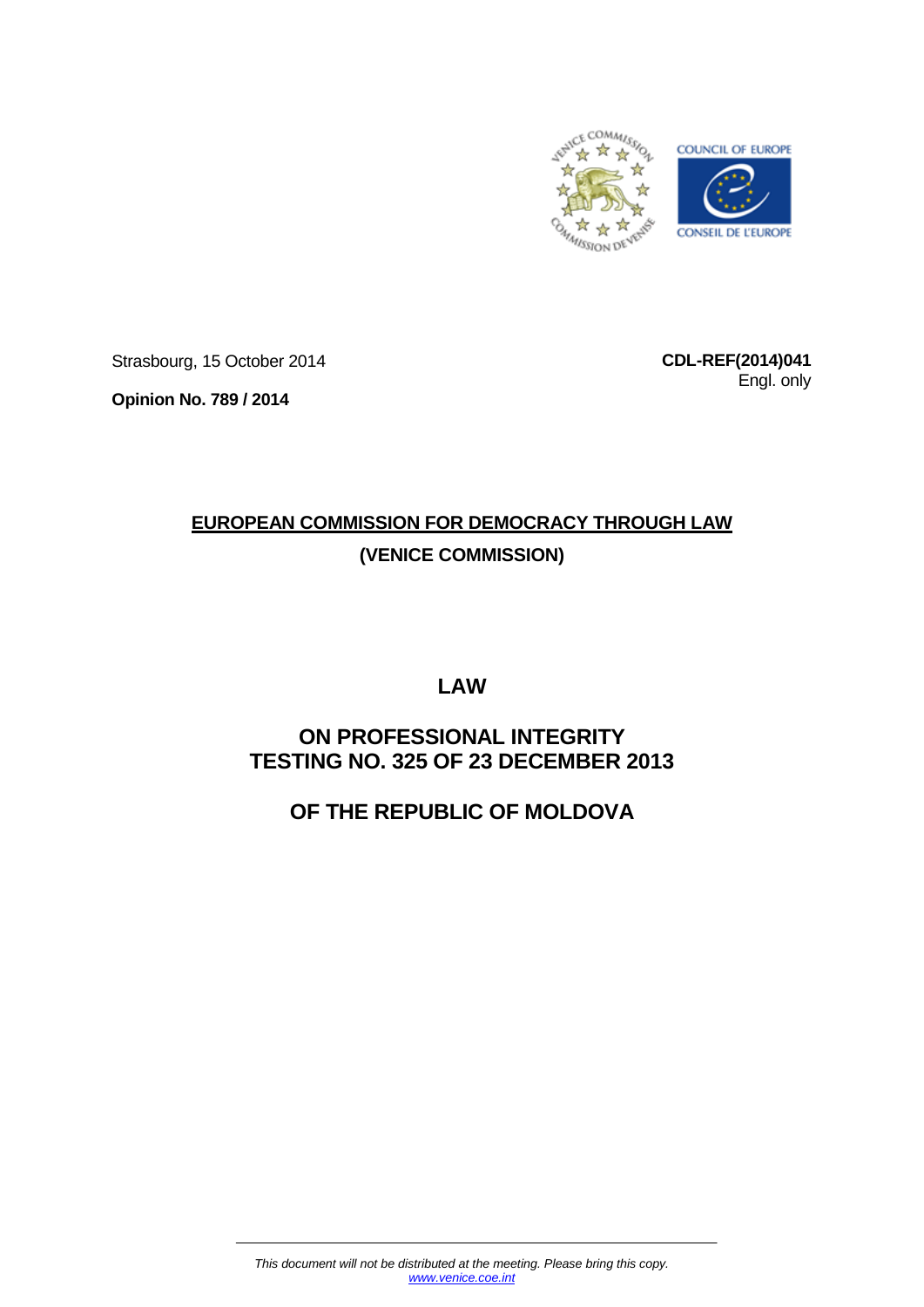#### **L A W on professional integrity testing**

# **no. 325 of December 23, 2013**

*Official Gazette no.35-41/73 of February 14, 2014*

Pursuant to Art.72 para.(3) letter r) of the Constitution of the Republic of Moldova. The Parliament adopts this organic law.

# **Chapter I GENERAL PROVISIONS**

# **Article 1.** Regulation object

This law establishes the purpose, principles, means, methods, procedures and legal effects of testing professional integrity within public entities.

# **Article 2.** Testing purpose

Professional integrity testing is made in order to:

a) ensure professional integrity, prevent and fight against corruption within public entities;

b) verify the public agents' manner to observe work obligations and duties, and the conduct rules;

c) identify, assess and remove the vulnerabilities and risks which could determine or favor corruption acts, corruption related acts or deeds of corruptive behavior;

d) reject inappropriate influences in exercising the work obligations or duties of public agents.

# **Article 3.** Principles

The professional integrity testing of public agents is made subject to the mandatory observance of the following principles:

a) legality;

b) observance of the fundamental human rights and freedoms, of human and professional dignity;

c) unbiased, equitable and non-discriminatory treatment of the public agents subject to testing;

d) presumption of the good faith of testing subjects;

e) non-admission of the impairment of the authority, prestige and image of public entities and public agents.

# **Article 4.** Concepts

For the purpose hereof, the following concepts shall have the following meanings:

*public agents* – the employees of the public entities provided in the annex forming an integral part hereof;

*professional integrity* – the person's capacity to exercise their legal and professional obligations and duties honestly and impeccably, proving a high moral standard and maximum correctness, and to exercise their activity impartially and independently, without any abuse, respecting public interest, the supremacy of the Constitution of the Republic of Moldova and of law;

*professional integrity testing –* the process of planning, initiating, organizing and performing professional integrity tests;

*professional integrity test* – the creation and application by the tester of certain virtual, simulated situations, similar to those in the work activity, materialized through dissimulated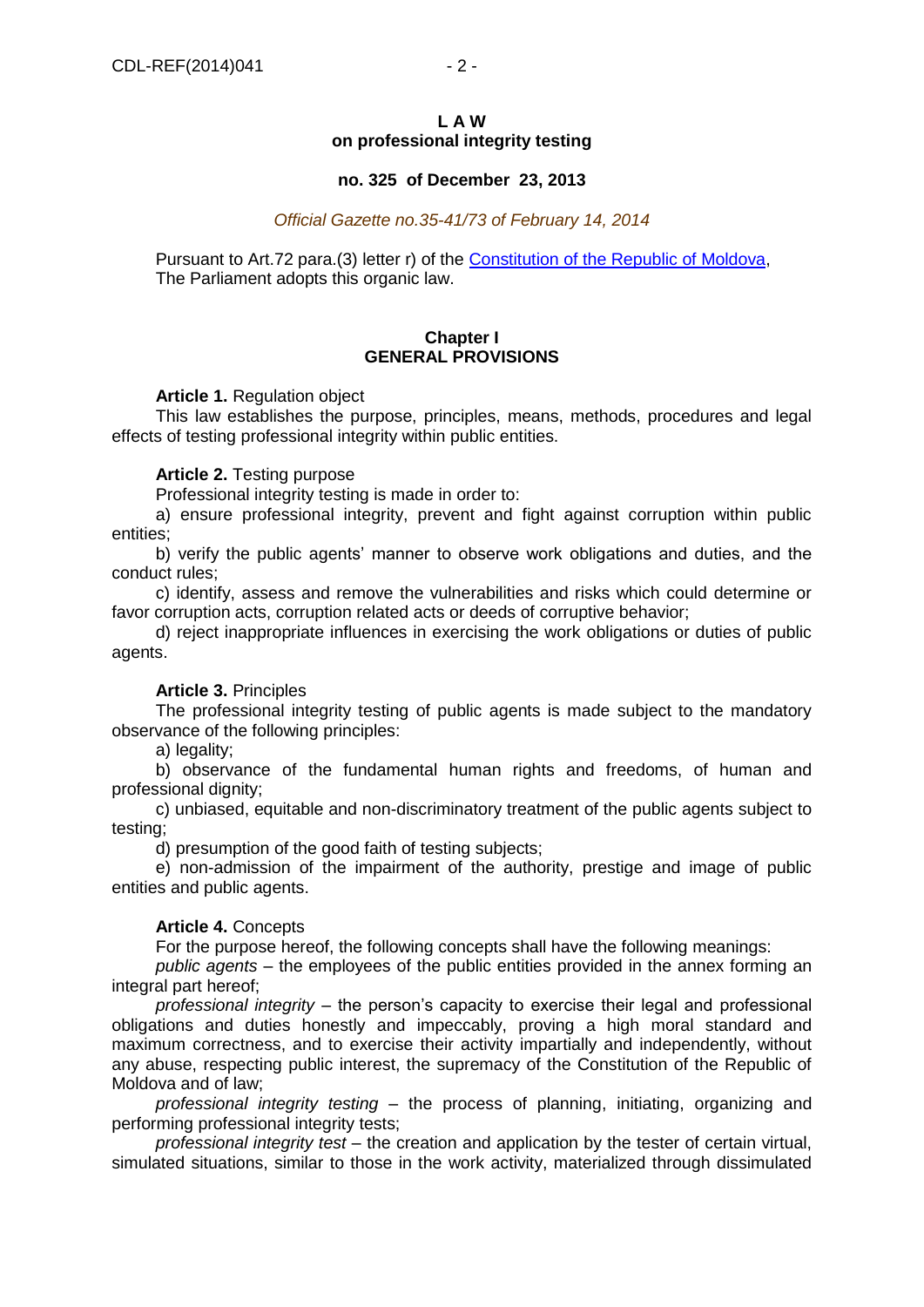operations, conditioned on the activity and behavior of the tested public agent, in order to passively monitor and establish the reaction and conduct of the tested public agent;

*professional integrity tester* – person authorized hereunder and under special laws with duties and competences to test professional integrity;

*inappropriate influence* – illegal attempts, actions, pressures, threats, interferences or requests of third persons in order to determine public agents to perform or not, delay or accelerate the performance of, certain actions in the exercise of their functions or contrary to them;

*justified risk* – risk without which the socially useful purpose to objectively set the public agent's conduct within the professional integrity test cannot be reached, and the professional integrity tester who risks took measures to prevent damages of the interests protected by law.

**Article 5.** Subjects of professional integrity testing

(1) The subjects of professional integrity testing shall be public entities, public agents and professional integrity testers.

(2) Professional integrity tests shall apply to the public agents employed within the public entities provided in the annex.

(3) Professional integrity tests are made by the employees of the National Anticorruption Center and of the Information and Security Service.

**Article 6.** Rights and obligations of public agents

(1) Public agents shall be entitled to be informed of the manners to legally challenge the disciplinary sanctions applied as a result of professional integrity testing results.

(2) Public agents shall have the following obligations:

a) not admit in their activity any corruption acts, corruption related acts and deeds of corruptive behavior;

b) immediately denounce to the competent bodies any attempt of being involved in the actions provided under letter a);

c) communicate any inappropriate influence to the leader of the public entity, in writing;

d) declare gifts according to the law in force.

Article 7. Rights and obligations of public entities

(1) Public entities shall have the following rights:

a) to be informed on the results of applying professional integrity tests to their employees, within the terms provided herein;

b) to deem the positive result of the professional integrity test as an additional reason to promote the public agent, without disclosing such reason.

(2) Public entities shall have the following obligations:

a) to inform public agents, against signature, of the possibility of being subject to the professional integrity test. The information shall be made when new employees are appointed, and in case of the public agents employed upon the coming into force hereof – within the term provided in the final and transitory provisions;

b) to record inappropriate influence cases, according to the regulation approved by the Government, and provide access to such information to the institutions performing professional integrity testing;

c) to provide access to gift registers to professional integrity testers.

**Article 8.** Rights and obligations of professional integrity testers

(1) Professional integrity testers shall have the following rights:

a) to determine, along with the coordinator of the professional integrity testing activity, under the conditions hereof, the public agents liable to testing and the testing frequency;

b) to be trained especially on the methods and means applied within testing;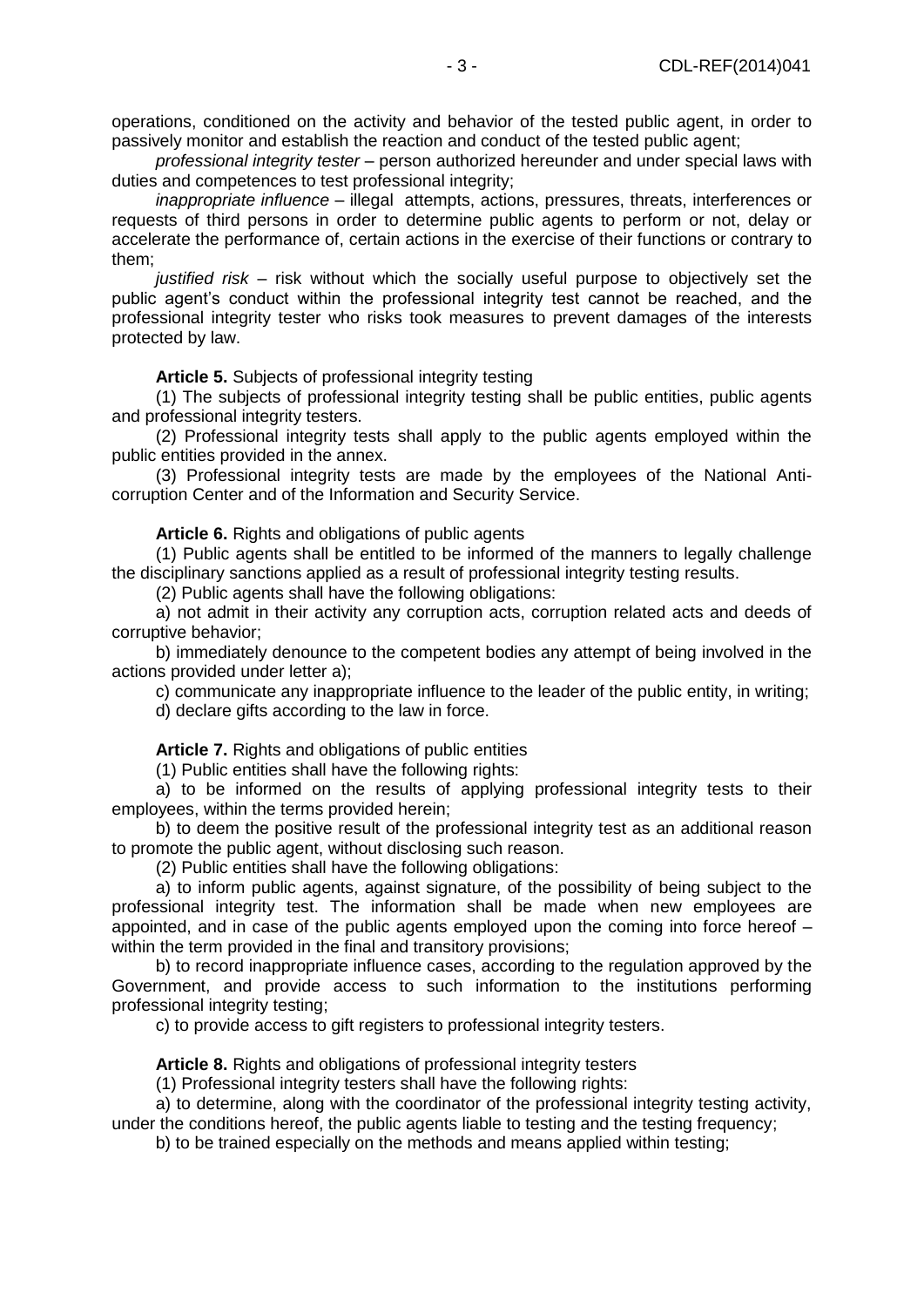c) to use within the professional integrity testing documents encoding the identity of persons, structures, organizations, rooms and transportation means, and the identity of the persons provided under Art.12 para.(2).

(2) Professional integrity testers shall have the following obligations:

a) to keep the professional integrity testing activity confidential;

b) to inform the leaders of public entities on the testing that were made though the coordinator of the professional integrity testing activity;

c) to perform all the measures in order to prevent the potential negative consequences or prejudices of third parties related to the application of the professional integrity test;

d) to ensure the destruction of the audio/video recordings made during the integrity test within the terms provided under Art.18 para.(1).

(3) The obligations of the professional integrity tester shall also reflect, accordingly, on the institution performing the professional integrity testing.

#### **Article 9.** Guarantees and responsibilities

(1) In case of a negative result of the professional integrity test, the tested public agents shall only be applied a disciplinary liability depending on the seriousness of the established deviations and according to the legislation regulating the activity of such public entities, observing the provisions of Art.16 para.(2).

(2) The results and materials of the professional integrity test may not be used as means of evidence in a criminal or minor offence trial against the tested public agent.

(3) The methods and means to test and set professional integrity tests shall not represent special investigation activities as provided by Law no.59 of March 29, 2012 on the special investigation activity.

(4) The use of the materials of the professional integrity test in a civil trial shall be approved as provided by the civil procedural legislation. The report on the professional integrity testing results and the materials of the professional integrity test may be used as evidence in a civil trial if they are pertinent, admissible and veridical, observing public interest, human rights and freedoms and the declassification conditions.

(5) The action of the professional integrity tester based on a justified risk, having the purpose of drawing the attention of the tested public agent shall not be a minor offence or offence if the professional integrity testing activity cannot be performed without involving this risk.

(6) If, during the performance of the professional integrity test, other illegal activities of the tested public agents or of third persons were established, the institution which made the professional integrity testing shall notify the competent body so that the measures established by the legislation in the field are taken.

#### **Chapter II PROFESSIONAL INTEGRITY TESTING PROCEDURE**

**Article 10.** Professional integrity testing initiation

(1) Professional integrity testing is initiated by:

a) The National Anti-corruption Center – regarding all the public agents within the public entities provided in the annex, except for the Information and Security Service;

b) The Information and Security Service – regarding the employees of the National Anti-corruption Center;

c) the internal security subdivision of the Information and Security Service – regarding its employees.

(2) The professional integrity testing initiation and the selection of the public agents to be subject to testing shall be made depending on:

a) the risks and vulnerabilities to corruption identified in the activity of such public entities;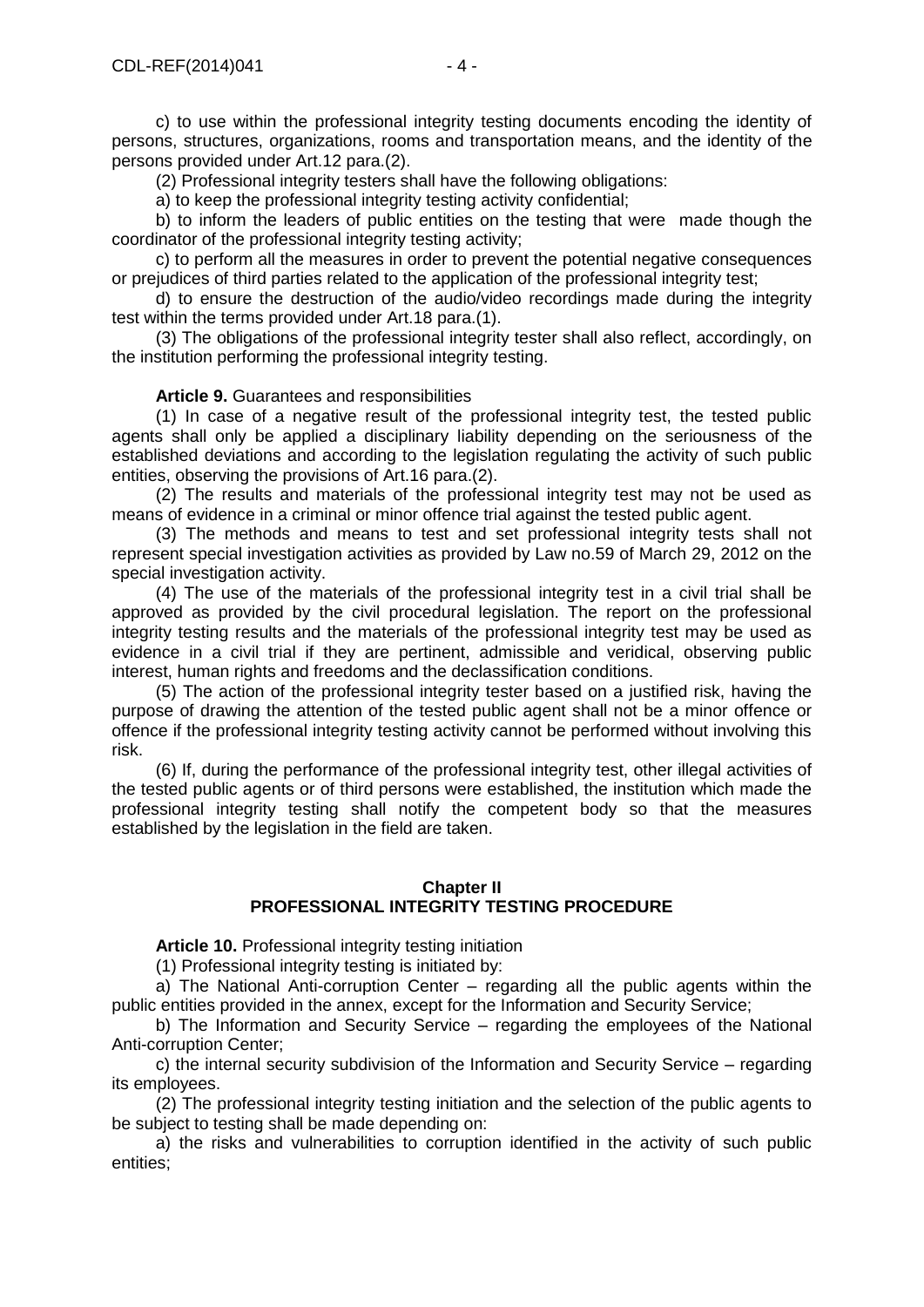b) the held information and the notifications received by the institution making professional integrity testing;

c) the motivated requests of the leaders of the public entities provided in the annex.

(3) The decision on making the professional integrity testing of public agents within a public entity shall be made by the coordinator of the professional integrity testing activity without informing in advance the management of the targeted public entity. If necessary, the professional integrity testers shall collaborate with the representatives of the public entity in which the tested public agent activates under the conditions of this law and of the special normative rules regulating the cooperation in the field.

**Article 11.** Professional integrity testing coordination

(1) The professional integrity testing of public agents shall be coordinated by a person with a management function within the National Anti-corruption Center or the Information and Security Service.

(2) The coordinator of the professional integrity testing activity shall designate, on a confidential basis, for each professional integrity testing activity, professional integrity tester ensuring the performance of all professional integrity testing activities and in charge with drafting the professional integrity testing plan and submitting the reports with the results obtained further to testing activities.

(3) The professional integrity testing plan is a confidential document approved by the coordinator of the professional integrity testing activity and includes the following information:

a) the testing initiator and the motivated decision to initiate the testing;

b) the testing subjects;

c) the forecast dissimulated operations;

d) the place, duration, participants and the logistic assurance of the testing;

e) the simulated virtual situations, the behavior hypotheses and the action variants of the professional integrity tester and the tested public agent;

f) the actions based on a justified risk;

g) other information relevant for making the testing.

(4) The professional integrity tester may change the professional integrity testing plan *ex officio* and/or as necessary, in case of occurrence of additional information. The coordinator of the testing activity shall be informed of the occurred changes.

**Article 12.** Means and methods to test and set professional integrity tests

(1) Professional integrity testers shall perform their activity on a confidential basis.

(2) In exceptional cases, when making the integrity test, other persons may also participate, subject to their prior consent and to the submission of the guarantees that they shall not disclose the performed activity.

(3) For the objective assessment of the professional integrity test result, it shall be registered on a mandatory basis by the audio/video means and the communication means in the tester's possession or used by the tester.

(4) When making the professional integrity test, documents supporting a dissimulated activity or the used story, including cover documents, may be used.

(5) Within professional integrity testing activities, transportation means, audio/video recording means, communication means and other technical means to covertly obtain the information, the National Anti-corruption Center and/or the Information and Security Service is/are equipped with may be used. If necessary, when the use of the means the National Anti-corruption Center and/or the Information and Security Service is/are equipped with is illsuited or impossible, means from other sources may also be used subject to the prior consent of their owner/holder, but avoiding to inform them of the real purpose of using such means.

(6) In order to ensure the exact evidence in the professional integrity test, in case the tested public agents claim or accept the receipt of certain goods, services, privileges or advantages, professional integrity testers may send goods, offer services, grant privileges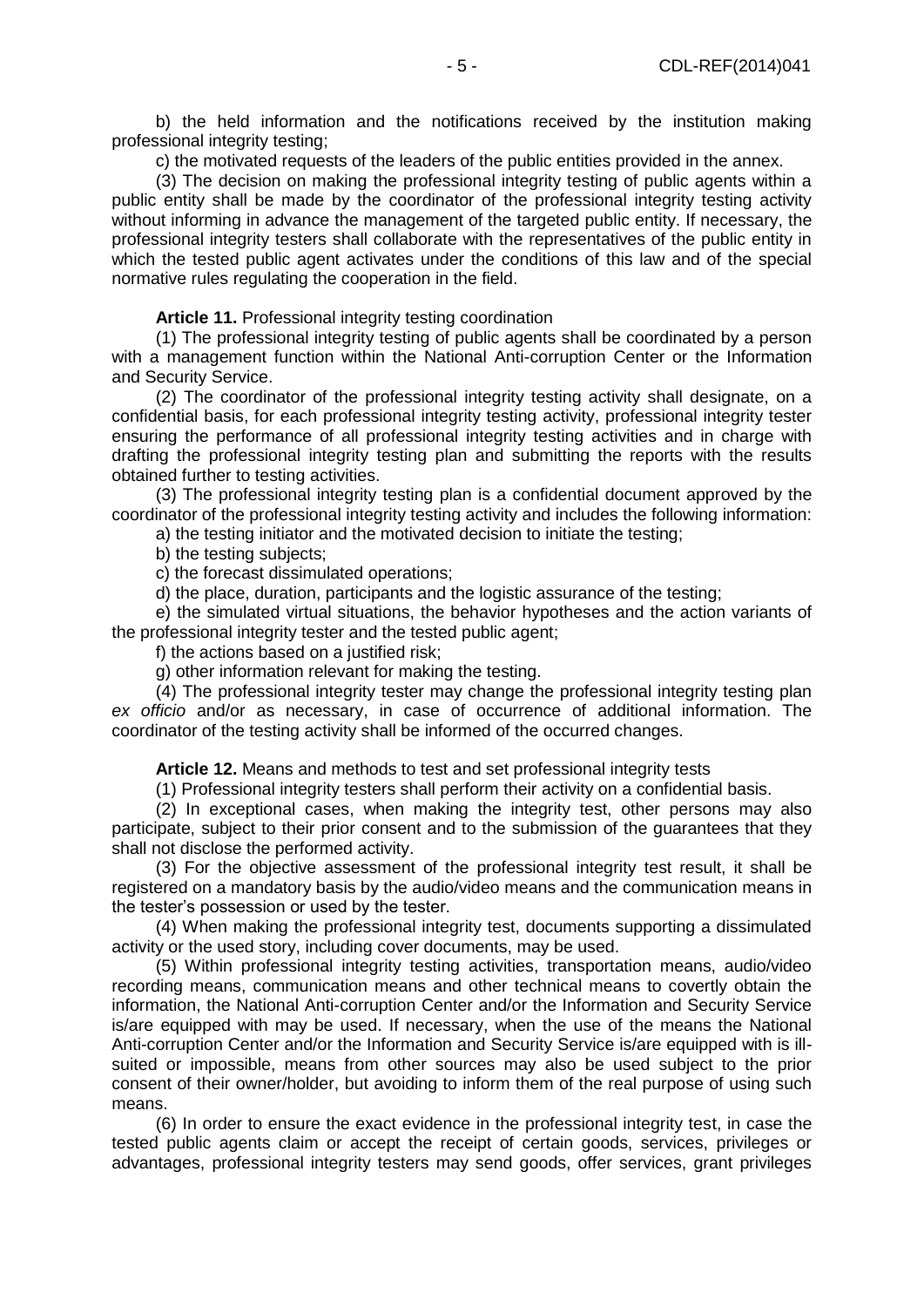and other advantages, which shall be indicated in advance in the professional integrity testing plan and coordinated according to Art.11.

**Article 13.** Report on professional integrity testing results and probative materials

(1) After having made the professional integrity test, the professional integrity tester shall draft a report on testing results which shall include the following information:

a) the testing initiator;

b) the description of the testing activities performed according to the testing plan and other relevant aspects;

c) the behavior and the actions of the public agent subject to testing during the test;

d) the findings on the vulnerabilities and risks determining or which may determine the tested public agent to perpetrate corruption acts, corruption related acts or deeds of corruptive behavior or admit inappropriate influences in exercising their work duties;

e) the conclusions and proposals regarding the positive or negative result of the test.

(2) The report drafted under the conditions of para.(1) shall be concluded so as not to allow the disclosure of the persons involved in making the professional integrity test, the forces, means, sources, methods and activity plans of the National Anti-corruption Center and of the Information and Security Service and other information of limited accessibility.

(3) The original audio/video recordings made during the performance of the integrity test shall be attached to the report on the professional integrity testing results and maintained, on a mandatory basis, along with it. If the mentioned registrations include information classified as state secret, such materials shall be maintained and managed according to the legislation on the state secret protection.

#### **Chapter III**

# **RESULTS AND CONSEQUENCES OF PROFESSIONAL INTEGRITY TESTING**

**Article 14.** Positive result of the professional integrity test

(1) Shall be deemed as positive result of the professional integrity test the situation when the report on the testing results establishes that the tested public agent:

a) proved professional integrity;

.

b) communicated without delay to the management of the public entity the fact that a inappropriate influence was exercised upon them, that they were transferred goods, offered services, granted privileges or advantages.

(2) In case of a positive test result, the institution which made the professional integrity testing shall communicate such result to the management of the public entity in which the tested public agent activates, within 6 months from the testing date, ensuring confidentiality and conspiracy. The result communication shall be made through an official demarche without attaching the report on the professional integrity testing results or the copy of the audio/video recording of the made test.

(3) The leader of the public entity the tested agent is part of shall communicate the testing performance to the public agents within such entity without giving the name of the tested public agent, within 10 business days since the test result communication date.

#### **Article 15.** Negative result of the professional integrity test

(1) The situation when the report on the testing results establishes that the public agent did not prove professional integrity shall be deemed to be a negative result of the professional integrity test.

(2) In case of a negative test result, the institution which made the professional integrity testing shall send, within 10 business days since the test date, the report on the results of the professional integrity testing to the entity having functions to establish the disciplinary deviations perpetrated by such public agent, so that the disciplinary measures are applied according to the legal provisions.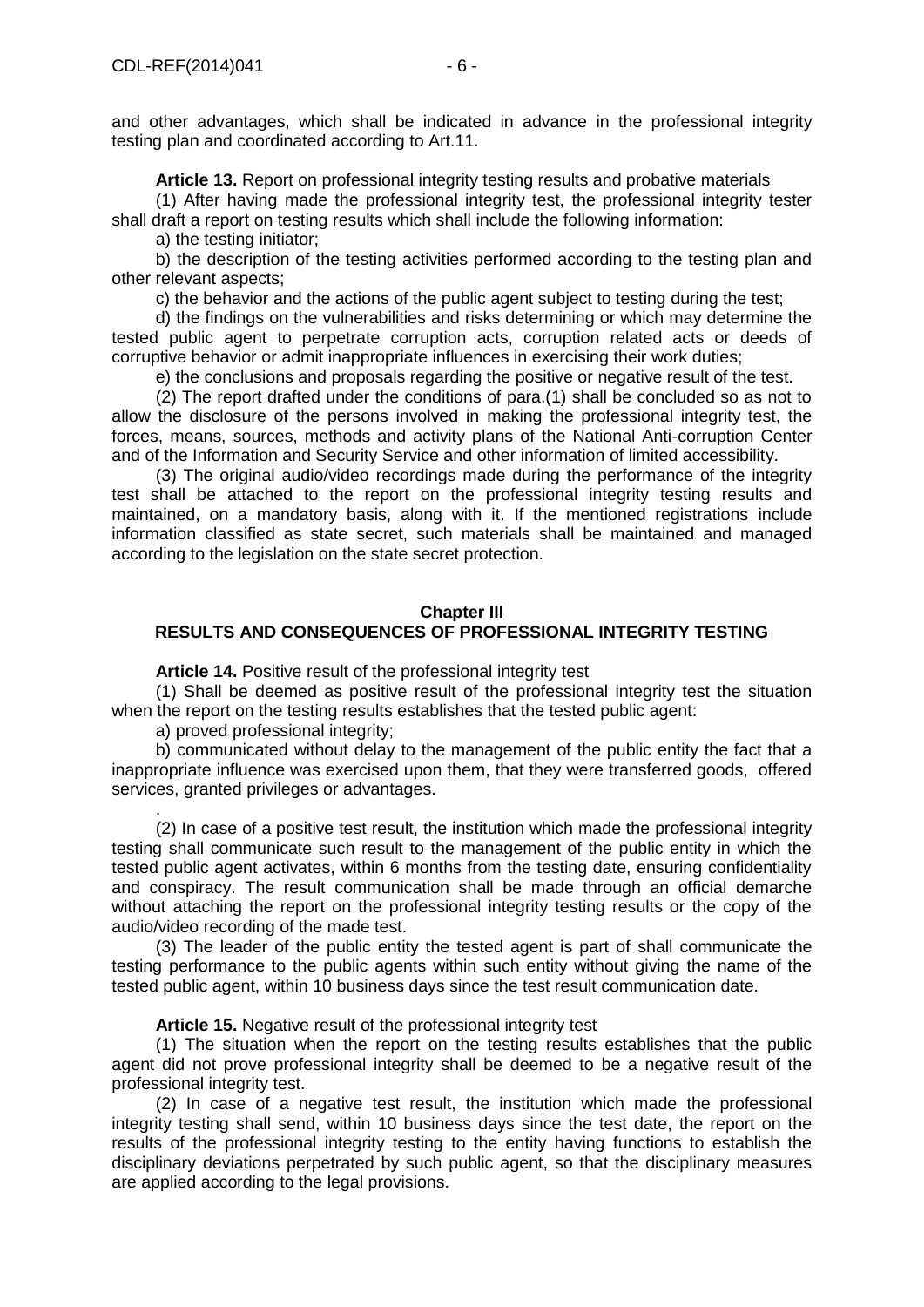(3) The institution which made the professional integrity testing shall provide access to the entity authorized to establish the disciplinary misconducts that were discovered to the audio/video recording of the made professional integrity test and to other materials confirming the negative test result. In order to ensure confidentiality and conspiracy, the image and voice of persons other than the tested public agent, the images of cars, restaurants and other backgrounds, and the sounds of the registered circumstances shall be presented so that they may not be recognized.

(4) Within 30 days from the receipt of the notification, the notified entity shall examine the materials on the negative professional integrity test and immediately inform the institution which made the test of the taken measures and the applied sanctions, providing a copy of such decision.

**Article 16.** Consequences of the negative result of the professional integrity test

(1) The disciplinary sanctions as a result of the negative result of the professional integrity test, including the dismissal of the tested public agent, shall apply according to the legislation regulating the activity of the public entity where he performs his activity.

(2) The application of the sanction of dismissal shall be mandatory if during the test it was established that the public agent approved the breaches provided under Art.6 para.(2) letter a).

(3) As of the date of receiving the notification regarding the negative result of the professional integrity test and until finalizing the disciplinary procedures, the public agent may not be dismissed based on the resignation application.

(4) When finalizing the disciplinary procedure, the employees of the public entity where the tested public agent activates shall be informed of the main aspects established in the testing process and of the applied sanctions.

(5) The goods received within the professional integrity testing or their equivalent shall be returned /recovered by the tested public agent who received them.

(6) The record on the professional integrity of public agents shall be kept by the National Anti-corruption Center and the Information and Security Service, which shall issue information upon request. The regulation on keeping and using such record shall be approved by the Government.

**Article 17.** Challenge of applied disciplinary sanctions

The disciplinary sanction applied further to the negative result of the professional integrity test may be challenged by the tested public agent in the administrative dispute court as provided by the legislation.

**Article 18.** Keeping the recordings made within professional integrity tests

(1) The audio/video recordings made within professional integrity testing are kept:

a) in case of a positive result – until the information of the employees hired in the public entity the public agent subject to testing is part of;

b) in case of a negative result– until the court decision remains final and irrevocable or until the expiry of the term provided for challenging the sanction, if the institution which performed the professional integrity testing holds no information on a possible challenge.

(2) After the expiry of the terms established under para.(1), the audio/video recordings made within the professional integrity test shall be destroyed.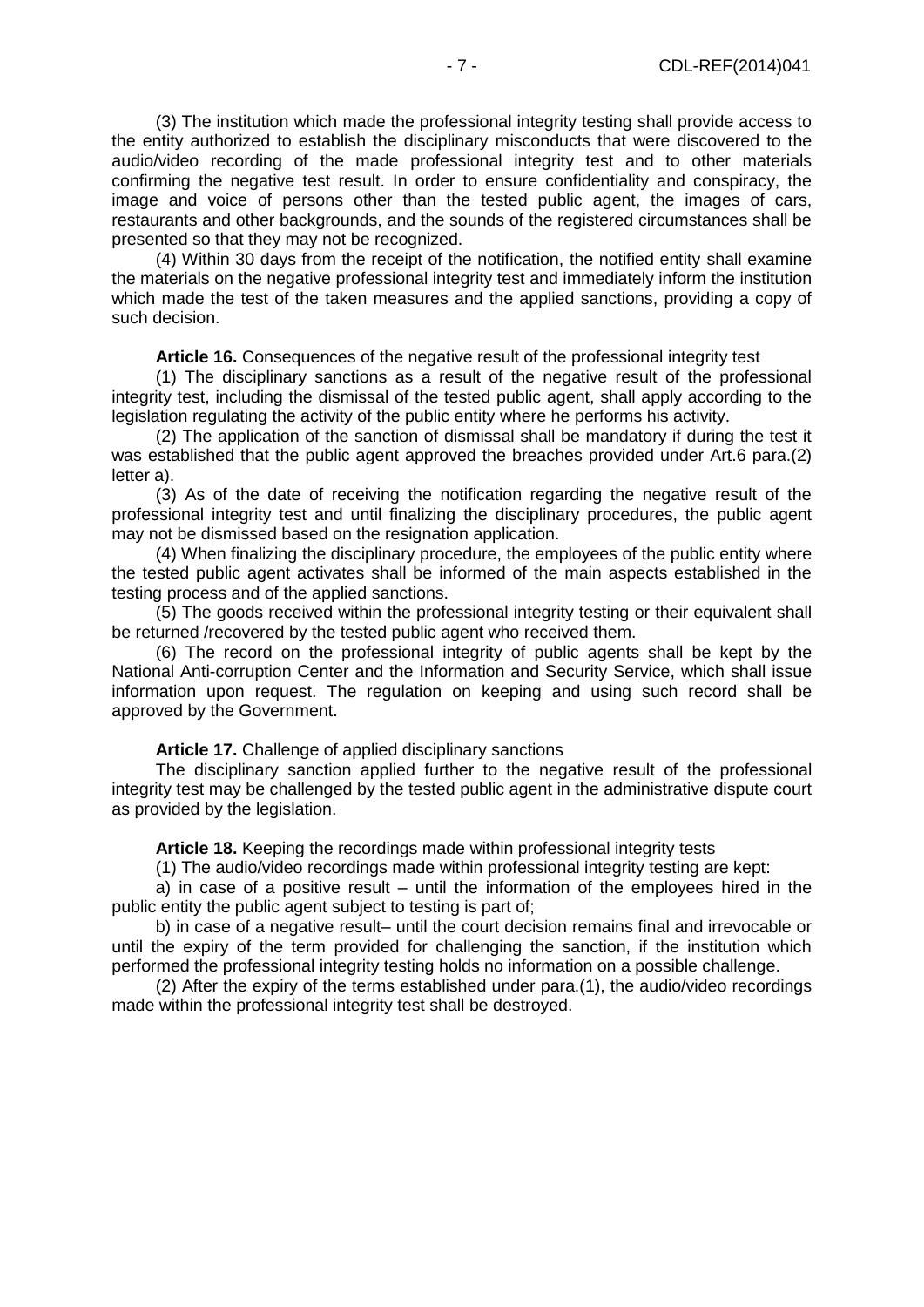#### **Chapter IV CONTROL AND FINANCING OF PROFESSIONAL INTEGRITY TESTING**

**Article 19.** Parliamentary control on professional integrity testing activity

(1) The parliamentary control on the professional integrity testing activity is exercised by the National security, defense and public order commission and the Legal, appointment and immunity commission.

(2) The National Anti-corruption Center and the Information and Security Service submit to the each of the commissions mentioned under para.(1), on an annual basis, until January 30, one report on the professional integrity testing activities, to include:

a) the number of made professional integrity tests;

b) the results of professional integrity tests;

c) the number of challenges of applied disciplinary sanctions.

(3) The National security, defense and public order commission and the Legal, appointment and immunity commission may request, within their competence limits, any additional information on the activity of testing the professional integrity of public agents if they deem that the submitted reports are incomplete.

**Article 20.** Financing the measures to organize and perform professional integrity testing

The measures to organize and perform professional integrity testing and those to record, keep and systematize the information obtained within the testing are financed from the state budget within the limit of available means.

# **Chapter V FINAL AND TRANSITORY PROVISIONS**

#### **Article 21.** Final provisions

This law shall come into force from its publication date and be enforced as follows:

a) in case of the employees of the National Anti-corruption Center and of the competences of the Information and Security Service – from the publication date;

b) in case of the employees of other public entities – after the expiry of the 6-month term from the publication date.

#### **Article 22.** Transitory provisions

(1) Within 10 days from the publication hereof, the public entities falling under it shall inform, under signature, public agents of the possibility to apply professional integrity tests. The refusal to sign shall not exonerate public agents from their disciplinary responsibility in case of a negative result of the professional integrity test.

(2) The financial resources necessary for the application hereof are provided in the budget of the National Anti-corruption Center and of the Information and Security Service.

(3) Until the application hereof, the National Anti-corruption Center shall verify public entities regarding the information of public agents according to para.(1), and the manner of keeping gift registers and inappropriate influence denunciation registers, granting them methodological support, if necessary.

(4) The Government of the Republic of Moldova, within 3 months since the enforcement hereof:

a) shall submit to the Parliament proposals on harmonizing the legislation in force with this law;

b) shall make its normative documents compliant hereto and ensure the adoption by the subordinated institutions of the normative documents necessary for the application hereof;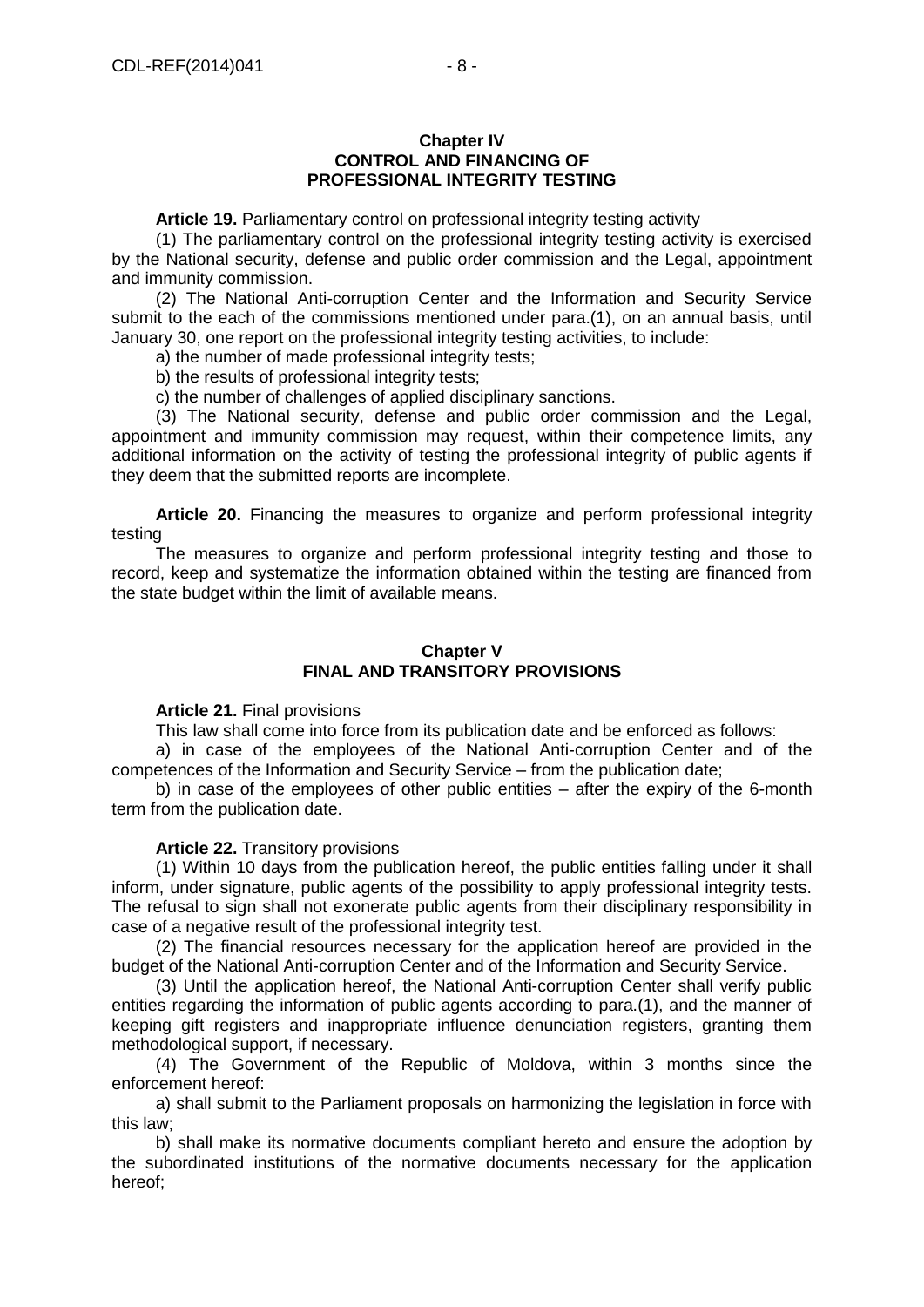c) shall ensure, from available means, the financial and technical resources necessary for the immediate application hereof.

(5) The National Anti-corruption Center and the Information and Security Service shall submit, within 12 months since the coming into force hereof, to each of the National security, defense and public order commission and the Legal, appointment and immunity commission of the Parliament, one report regarding its implementation.

# **THE PRESIDENT OF THE PARLIAMENT Igor CORMAN**

# **Chişinău, December 23, 2013.**

**No.325.**